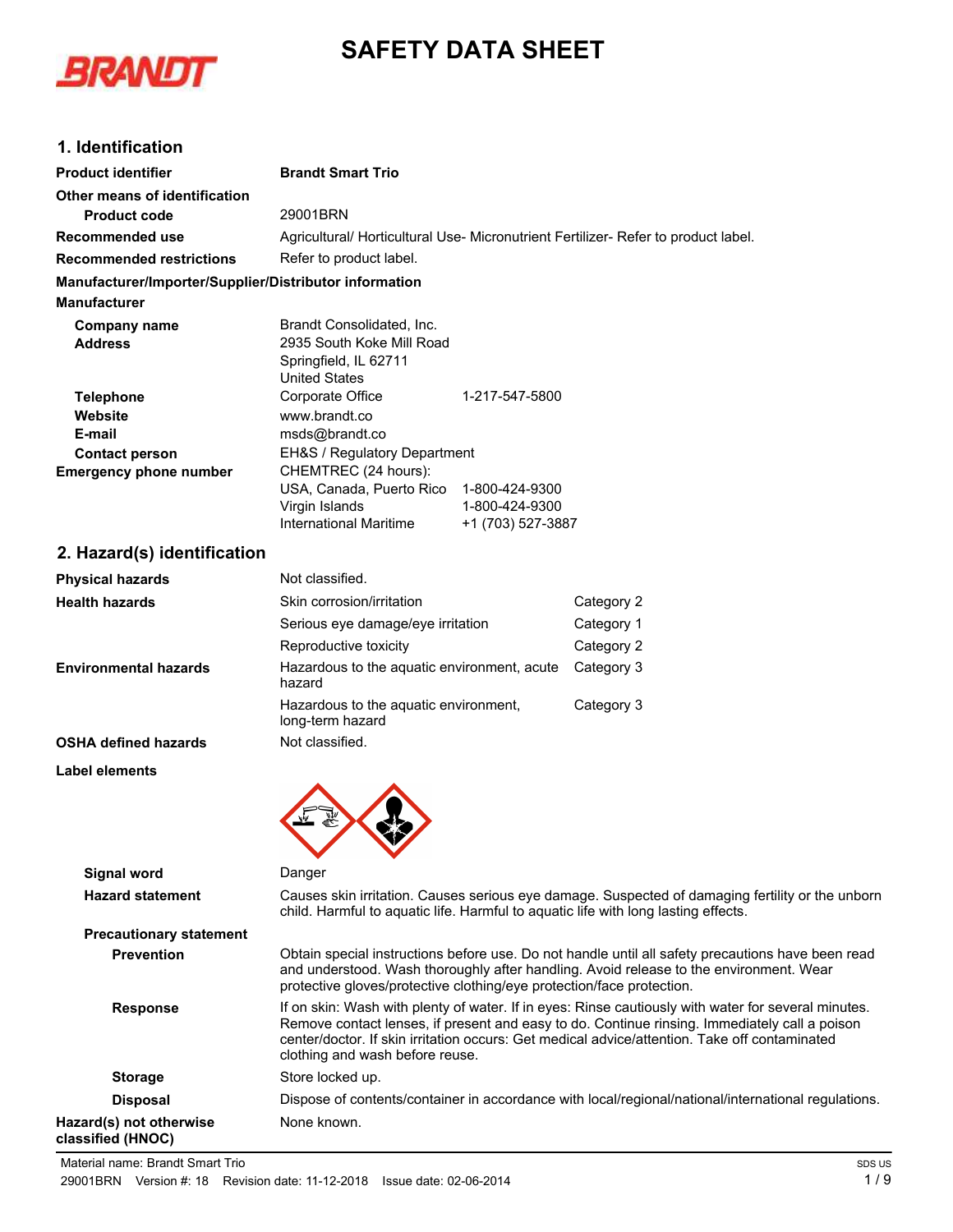# **3. Composition/information on ingredients**

| <b>Mixtures</b>                          |                          |                   |               |
|------------------------------------------|--------------------------|-------------------|---------------|
| <b>Chemical name</b>                     | Common name and synonyms | <b>CAS number</b> | %             |
| Manganese Sulfate, monohydrate           |                          | 10034-96-5        | $10 - 520*$   |
| Urea                                     |                          | $57-13-6$         | $5 - 5.10*$   |
| Zinc Sulfate                             |                          | 7733-02-0         | $5 - 5 < 10*$ |
| Disodium Octaborate Tetrahydrate         |                          | 12008-41-2        | $1 - 5.3^*$   |
| Other components below reportable levels |                          |                   | $70 - 80$     |

\*Designates that a specific chemical identity and/or percentage of composition has been withheld as a trade secret.

# **4. First-aid measures**

| <b>Inhalation</b>                                                            | Move to fresh air. Call a physician if symptoms develop or persist.                                                                                                                                                                                                                                                |
|------------------------------------------------------------------------------|--------------------------------------------------------------------------------------------------------------------------------------------------------------------------------------------------------------------------------------------------------------------------------------------------------------------|
| <b>Skin contact</b>                                                          | Remove contaminated clothing. Wash with plenty of soap and water. If skin irritation occurs: Get<br>medical advice/attention. Wash contaminated clothing before reuse.                                                                                                                                             |
| Eye contact                                                                  | Immediately flush eyes with plenty of water for at least 15 minutes. Remove contact lenses, if<br>present and easy to do. Continue rinsing. Get medical attention immediately.                                                                                                                                     |
| Ingestion                                                                    | Rinse mouth. Get medical attention if symptoms occur.                                                                                                                                                                                                                                                              |
| <b>Most important</b><br>symptoms/effects, acute and<br>delayed              | Severe eye irritation. Symptoms may include stinging, tearing, redness, swelling, and blurred<br>vision. Permanent eye damage including blindness could result. Skin irritation. May cause redness<br>and pain.                                                                                                    |
| Indication of immediate<br>medical attention and special<br>treatment needed | Provide general supportive measures and treat symptomatically. Keep victim under observation.<br>Symptoms may be delayed.                                                                                                                                                                                          |
| <b>General information</b>                                                   | IF exposed or concerned: Get medical advice/attention. If you feel unwell, seek medical advice<br>(show the label where possible). Ensure that medical personnel are aware of the material(s)<br>involved, and take precautions to protect themselves. Show this safety data sheet to the doctor in<br>attendance. |

# **5. Fire-fighting measures**

| Suitable extinguishing media<br>Unsuitable extinguishing<br>media | Water fog. Foam. Dry chemical powder. Carbon dioxide (CO2).<br>Do not use water jet as an extinguisher, as this will spread the fire. |
|-------------------------------------------------------------------|---------------------------------------------------------------------------------------------------------------------------------------|
| Specific hazards arising from<br>the chemical                     | During fire, gases hazardous to health may be formed.                                                                                 |
| Special protective equipment<br>and precautions for firefighters  | Self-contained breathing apparatus and full protective clothing must be worn in case of fire.                                         |
| <b>Fire fighting</b><br>equipment/instructions                    | Move containers from fire area if you can do so without risk.                                                                         |
| <b>Specific methods</b>                                           | Use standard firefighting procedures and consider the hazards of other involved materials.                                            |
| <b>General fire hazards</b>                                       | No unusual fire or explosion hazards noted.                                                                                           |

## **6. Accidental release measures**

| <b>Personal precautions,</b><br>protective equipment and<br>emergency procedures | Keep unnecessary personnel away. Keep people away from and upwind of spill/leak. Wear<br>appropriate protective equipment and clothing during clean-up. Do not touch damaged containers<br>or spilled material unless wearing appropriate protective clothing. Ensure adequate ventilation.<br>Local authorities should be advised if significant spillages cannot be contained. For personal<br>protection, see section 8 of the SDS. |
|----------------------------------------------------------------------------------|----------------------------------------------------------------------------------------------------------------------------------------------------------------------------------------------------------------------------------------------------------------------------------------------------------------------------------------------------------------------------------------------------------------------------------------|
| Methods and materials for                                                        | Should not be released into the environment. Prevent product from entering drains.                                                                                                                                                                                                                                                                                                                                                     |
| containment and cleaning up                                                      | Large Spills: Stop the flow of material, if this is without risk. Dike the spilled material, where this is<br>possible. Absorb in vermiculite, dry sand or earth and place into containers. Following product<br>recovery, flush area with water.                                                                                                                                                                                      |
|                                                                                  | Small Spills: Wipe up with absorbent material (e.g. cloth, fleece). Clean surface thoroughly to<br>remove residual contamination.                                                                                                                                                                                                                                                                                                      |
|                                                                                  | Never return spills to original containers for re-use. For waste disposal, see section 13 of the SDS.                                                                                                                                                                                                                                                                                                                                  |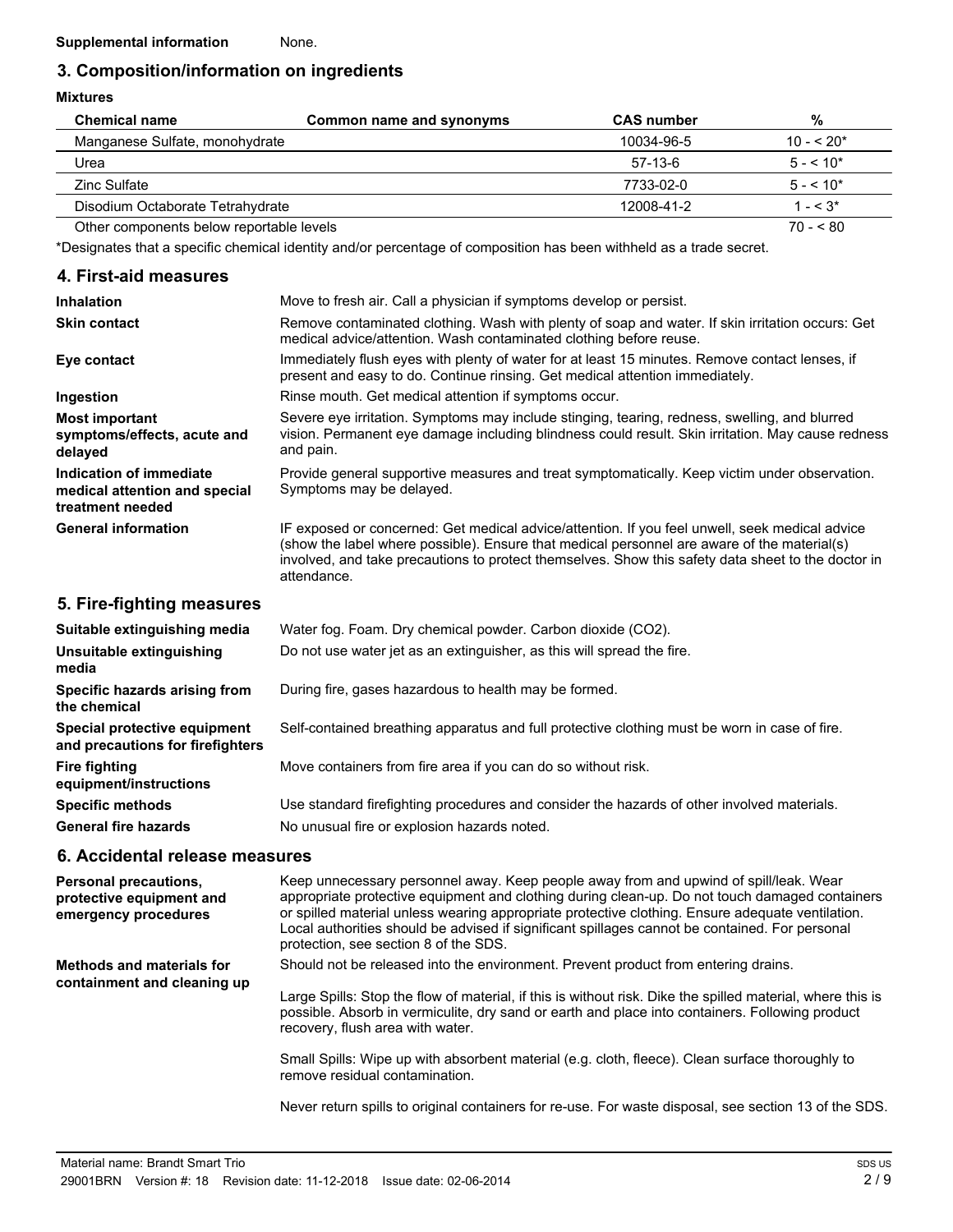Avoid release to the environment. Inform appropriate managerial or supervisory personnel of all environmental releases. Prevent further leakage or spillage if safe to do so. Do not contaminate water. Avoid discharge into drains, water courses or onto the ground.

# **7. Handling and storage**

| <b>Precautions for safe handling</b> | Obtain special instructions before use. Do not handle until all safety precautions have been read<br>and understood. Do not get this material in contact with eyes. Avoid contact with eyes, skin, and<br>clothing. Avoid prolonged exposure. Pregnant or breastfeeding women must not handle this<br>product. Should be handled in closed systems, if possible. Provide adequate ventilation. Wear<br>appropriate personal protective equipment. Avoid release to the environment. Observe good<br>industrial hygiene practices. |
|--------------------------------------|-----------------------------------------------------------------------------------------------------------------------------------------------------------------------------------------------------------------------------------------------------------------------------------------------------------------------------------------------------------------------------------------------------------------------------------------------------------------------------------------------------------------------------------|
| Conditions for safe storage,         | Store locked up. Store in tightly closed container. Store away from incompatible materials (see                                                                                                                                                                                                                                                                                                                                                                                                                                   |
| including any incompatibilities      | Section 10 of the SDS).                                                                                                                                                                                                                                                                                                                                                                                                                                                                                                           |

# **8. Exposure controls/personal protection**

**US. OSHA Table Z-1 Limits for Air Contaminants (29 CFR 1910.1000)**

#### **Occupational exposure limits**

The following constituents are the only constituents of the product which have a PEL, TLV or other recommended exposure limit. At this time, the other constituents have no known exposure limits.

| <b>Components</b>                                       | Type                                                                                                                                                                                                                                                                                                                                                                                                                                                 | <b>Value</b>          |                      |
|---------------------------------------------------------|------------------------------------------------------------------------------------------------------------------------------------------------------------------------------------------------------------------------------------------------------------------------------------------------------------------------------------------------------------------------------------------------------------------------------------------------------|-----------------------|----------------------|
| Manganese Sulfate,<br>monohydrate (CAS<br>10034-96-5)   | Ceiling                                                                                                                                                                                                                                                                                                                                                                                                                                              | $5$ mg/m $3$          |                      |
| <b>US. ACGIH Threshold Limit Values</b>                 |                                                                                                                                                                                                                                                                                                                                                                                                                                                      |                       |                      |
| <b>Components</b>                                       | <b>Type</b>                                                                                                                                                                                                                                                                                                                                                                                                                                          | <b>Value</b>          | <b>Form</b>          |
| Disodium Octaborate<br>Tetrahydrate (CAS<br>12008-41-2) | <b>STEL</b>                                                                                                                                                                                                                                                                                                                                                                                                                                          | $6$ mg/m $3$          | Inhalable fraction.  |
|                                                         | <b>TWA</b>                                                                                                                                                                                                                                                                                                                                                                                                                                           | $2$ mg/m $3$          | Inhalable fraction.  |
| Manganese Sulfate,<br>monohydrate (CAS<br>10034-96-5)   | <b>TWA</b>                                                                                                                                                                                                                                                                                                                                                                                                                                           | $0.1$ mg/m $3$        | Inhalable fraction.  |
|                                                         |                                                                                                                                                                                                                                                                                                                                                                                                                                                      | $0.02 \text{ mg/m}$ 3 | Respirable fraction. |
| US. NIOSH: Pocket Guide to Chemical Hazards             |                                                                                                                                                                                                                                                                                                                                                                                                                                                      |                       |                      |
| <b>Components</b>                                       | <b>Type</b>                                                                                                                                                                                                                                                                                                                                                                                                                                          | <b>Value</b>          | <b>Form</b>          |
| Manganese Sulfate,<br>monohydrate (CAS<br>10034-96-5)   | <b>STEL</b>                                                                                                                                                                                                                                                                                                                                                                                                                                          | $3$ mg/m $3$          | Fume.                |
|                                                         | <b>TWA</b>                                                                                                                                                                                                                                                                                                                                                                                                                                           | 1 $mg/m3$             | Fume.                |
|                                                         | US. Workplace Environmental Exposure Level (WEEL) Guides                                                                                                                                                                                                                                                                                                                                                                                             |                       |                      |
| <b>Components</b>                                       | <b>Type</b>                                                                                                                                                                                                                                                                                                                                                                                                                                          | <b>Value</b>          | <b>Form</b>          |
| Urea (CAS 57-13-6)                                      | <b>TWA</b>                                                                                                                                                                                                                                                                                                                                                                                                                                           | 10 mg/m3              | Total particulate.   |
| <b>Biological limit values</b>                          | No biological exposure limits noted for the ingredient(s).                                                                                                                                                                                                                                                                                                                                                                                           |                       |                      |
| Appropriate engineering<br>controls                     | Good general ventilation (typically 10 air changes per hour) should be used. Ventilation rates<br>should be matched to conditions. If applicable, use process enclosures, local exhaust ventilation,<br>or other engineering controls to maintain airborne levels below recommended exposure limits. If<br>exposure limits have not been established, maintain airborne levels to an acceptable level. Provide<br>eyewash station and safety shower. |                       |                      |
|                                                         | Individual protection measures, such as personal protective equipment                                                                                                                                                                                                                                                                                                                                                                                |                       |                      |
| <b>Eye/face protection</b>                              | Chemical respirator with organic vapor cartridge and full facepiece.                                                                                                                                                                                                                                                                                                                                                                                 |                       |                      |
| <b>Skin protection</b><br><b>Hand protection</b>        | Wear appropriate chemical resistant gloves.                                                                                                                                                                                                                                                                                                                                                                                                          |                       |                      |
| Other                                                   | Wear appropriate chemical resistant clothing. Use of an impervious apron is recommended.                                                                                                                                                                                                                                                                                                                                                             |                       |                      |
| <b>Respiratory protection</b>                           | Chemical respirator with organic vapor cartridge and full facepiece.                                                                                                                                                                                                                                                                                                                                                                                 |                       |                      |
| <b>Thermal hazards</b>                                  | Wear appropriate thermal protective clothing, when necessary.                                                                                                                                                                                                                                                                                                                                                                                        |                       |                      |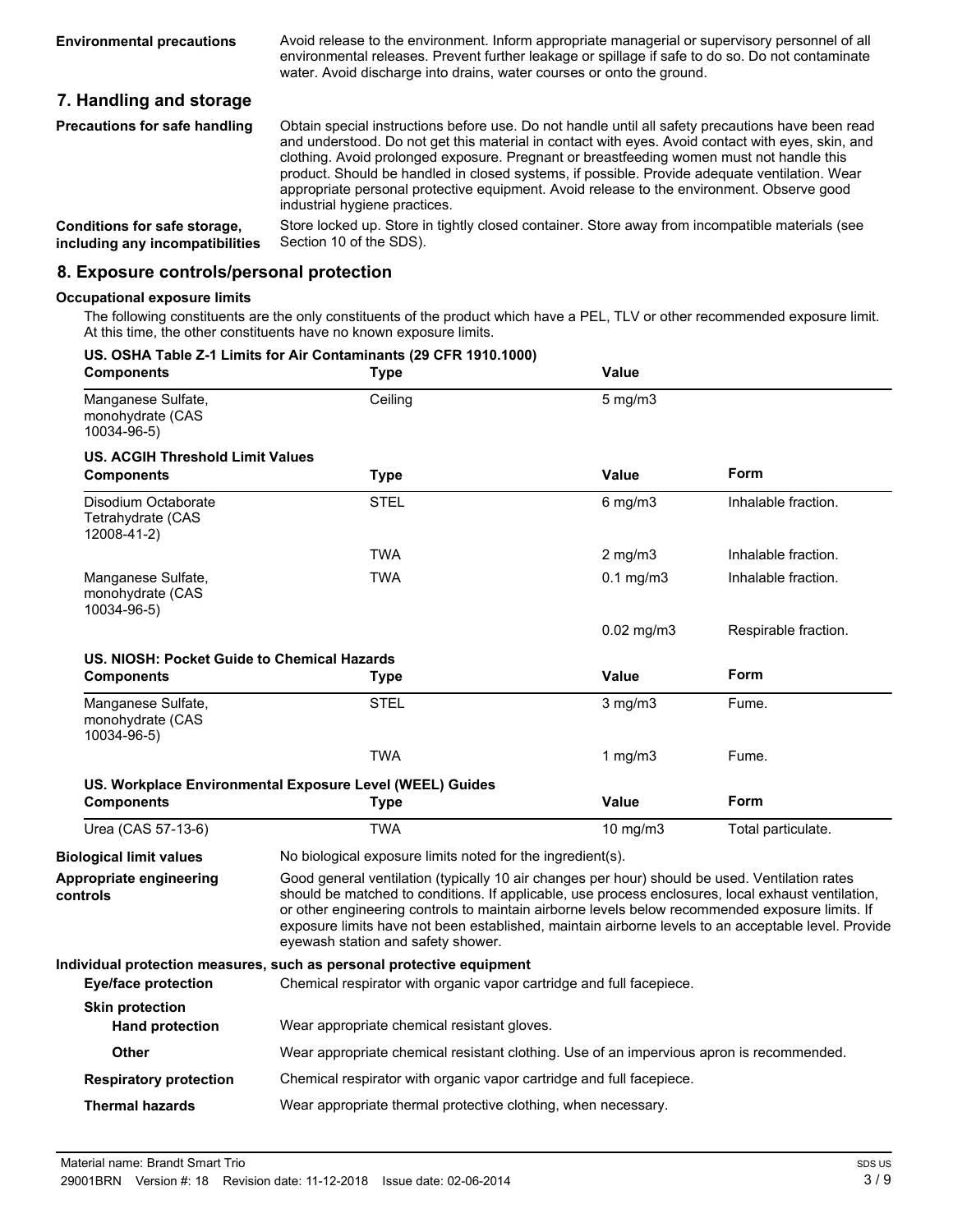Observe any medical surveillance requirements. Always observe good personal hygiene measures, such as washing after handling the material and before eating, drinking, and/or smoking. Routinely wash work clothing and protective equipment to remove contaminants.

# **9. Physical and chemical properties**

| Appearance                                        | Aqueous solution.                                                                              |
|---------------------------------------------------|------------------------------------------------------------------------------------------------|
| <b>Physical state</b>                             | Liquid.                                                                                        |
| Form                                              | Liquid.                                                                                        |
| Color                                             | Light pink.                                                                                    |
| Odor                                              | Not available.                                                                                 |
| <b>Odor threshold</b>                             | Not available.                                                                                 |
| pH                                                | 1.5 - 2.5 (1% Solution)                                                                        |
| Melting point/freezing point                      | Not available.                                                                                 |
| Initial boiling point and boiling                 | 1562 °F (850 °C) estimated                                                                     |
| range                                             |                                                                                                |
| <b>Flash point</b>                                | Not available.                                                                                 |
| <b>Evaporation rate</b>                           | Not available.                                                                                 |
| Flammability (solid, gas)                         | Not applicable.                                                                                |
| Upper/lower flammability or explosive limits      |                                                                                                |
| <b>Flammability limit - lower</b><br>$(\%)$       | Not available.                                                                                 |
| <b>Flammability limit - upper</b><br>$(\% )$      | Not available.                                                                                 |
| Explosive limit - lower (%)                       | Not available.                                                                                 |
| Explosive limit - upper (%)                       | Not available.                                                                                 |
| Vapor pressure                                    | 0.00001 hPa estimated                                                                          |
| <b>Vapor density</b>                              | Not available.                                                                                 |
| <b>Relative density</b>                           | 1.23 - 1.29 g/cm3                                                                              |
| Solubility(ies)                                   |                                                                                                |
| Solubility (water)                                | 100 %                                                                                          |
| <b>Partition coefficient</b><br>(n-octanol/water) | Not available.                                                                                 |
| <b>Auto-ignition temperature</b>                  | Not available.                                                                                 |
| <b>Decomposition temperature</b>                  | Not available.                                                                                 |
| <b>Viscosity</b>                                  | Not available.                                                                                 |
| <b>Other information</b>                          |                                                                                                |
| <b>Density</b>                                    | 1.23 - 1.29 $g/cm3$                                                                            |
| <b>Explosive properties</b>                       | Not explosive.                                                                                 |
| <b>Oxidizing properties</b>                       | Not oxidizing.                                                                                 |
| <b>Percent volatile</b>                           | 63.72 % estimated                                                                              |
| Pounds per gallon                                 | 10.5 (typical)                                                                                 |
| <b>Shelf life</b>                                 | > 4 years                                                                                      |
| <b>Specific gravity</b>                           | $1.23 - 1.29$                                                                                  |
| <b>VOC</b>                                        | 4.35 % estimated                                                                               |
| 10. Stability and reactivity                      |                                                                                                |
| Reactivity                                        | Reacts violently with strong alkaline substances. This product may react with reducing agents. |
| <b>Chemical stability</b>                         | Material is stable under normal conditions.                                                    |
| <b>Possibility of hazardous</b><br>reactions      | Hazardous polymerization does not occur.                                                       |
| <b>Conditions to avoid</b>                        | Keep away from heat, hot surfaces, sparks, open flames and other ignition sources. Contact w   |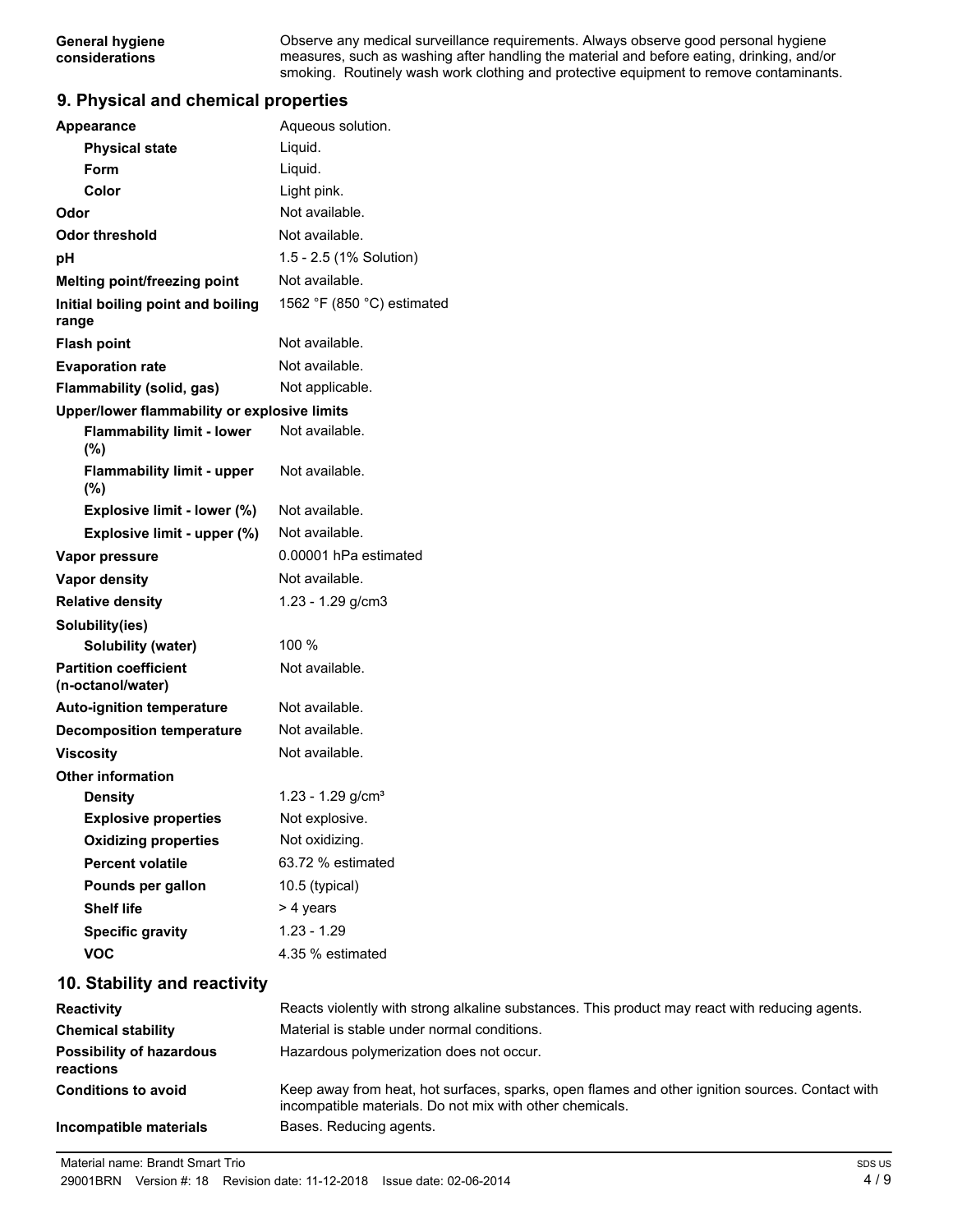# **11. Toxicological information**

## **Information on likely routes of exposure**

| <b>Inhalation</b>                                                                  | Prolonged inhalation may be harmful.                                                                                                                                                                            |
|------------------------------------------------------------------------------------|-----------------------------------------------------------------------------------------------------------------------------------------------------------------------------------------------------------------|
| <b>Skin contact</b>                                                                | Causes skin irritation.                                                                                                                                                                                         |
| Eye contact                                                                        | Causes serious eye damage.                                                                                                                                                                                      |
| Ingestion                                                                          | Expected to be a low ingestion hazard.                                                                                                                                                                          |
| Symptoms related to the<br>physical, chemical and<br>toxicological characteristics | Severe eye irritation. Symptoms may include stinging, tearing, redness, swelling, and blurred<br>vision. Permanent eye damage including blindness could result. Skin irritation. May cause<br>redness and pain. |

#### **Information on toxicological effects**

| <b>Acute toxicity</b>                             | Not known.                                                |                                                                                          |
|---------------------------------------------------|-----------------------------------------------------------|------------------------------------------------------------------------------------------|
| <b>Product</b>                                    | <b>Species</b>                                            | <b>Test Results</b>                                                                      |
| <b>Brandt Smart Trio</b>                          |                                                           |                                                                                          |
| <b>Acute</b>                                      |                                                           |                                                                                          |
| <b>Dermal</b>                                     |                                                           |                                                                                          |
| LD50                                              | Rat                                                       | 23530 mg/kg estimated                                                                    |
| Oral                                              |                                                           |                                                                                          |
| LD100                                             | Mouse                                                     | 2773 mg/kg estimated                                                                     |
| LD50                                              | Rat                                                       | 6816 mg/kg estimated                                                                     |
| <b>Components</b>                                 | <b>Species</b>                                            | <b>Test Results</b>                                                                      |
| Disodium Octaborate Tetrahydrate (CAS 12008-41-2) |                                                           |                                                                                          |
| <b>Acute</b>                                      |                                                           |                                                                                          |
| <b>Dermal</b>                                     |                                                           |                                                                                          |
| LD50                                              | Rabbit                                                    | > 2000 mg/kg                                                                             |
| Oral                                              |                                                           |                                                                                          |
| LD50                                              | Rat                                                       | 2550 mg/kg                                                                               |
| Manganese Sulfate, monohydrate (CAS 10034-96-5)   |                                                           |                                                                                          |
| <b>Acute</b>                                      |                                                           |                                                                                          |
| Oral                                              |                                                           |                                                                                          |
| LD50                                              | Rat                                                       | 2150 mg/kg                                                                               |
| Urea (CAS 57-13-6)                                |                                                           |                                                                                          |
| <b>Acute</b>                                      |                                                           |                                                                                          |
| Oral                                              |                                                           |                                                                                          |
| LD50                                              | Rat                                                       | 8471 mg/kg                                                                               |
| Zinc Sulfate (CAS 7733-02-0)                      |                                                           |                                                                                          |
| <b>Acute</b>                                      |                                                           |                                                                                          |
| <b>Dermal</b><br>LD50                             | Rat                                                       | > 2000 mg/kg                                                                             |
|                                                   |                                                           |                                                                                          |
| <b>Skin corrosion/irritation</b>                  | Causes skin irritation.                                   |                                                                                          |
| Serious eye damage/eye<br>irritation              | Causes serious eye damage.                                |                                                                                          |
| Respiratory or skin sensitization                 |                                                           |                                                                                          |
| <b>Respiratory sensitization</b>                  | Not a respiratory sensitizer.                             |                                                                                          |
| <b>Skin sensitization</b>                         | This product is not expected to cause skin sensitization. |                                                                                          |
| <b>Germ cell mutagenicity</b>                     | mutagenic or genotoxic.                                   | No data available to indicate product or any components present at greater than 0.1% are |
| Carcinogenicity                                   | Not classifiable as to carcinogenicity to humans.         |                                                                                          |
|                                                   | IARC Monographs. Overall Evaluation of Carcinogenicity    |                                                                                          |
| Not listed.                                       |                                                           |                                                                                          |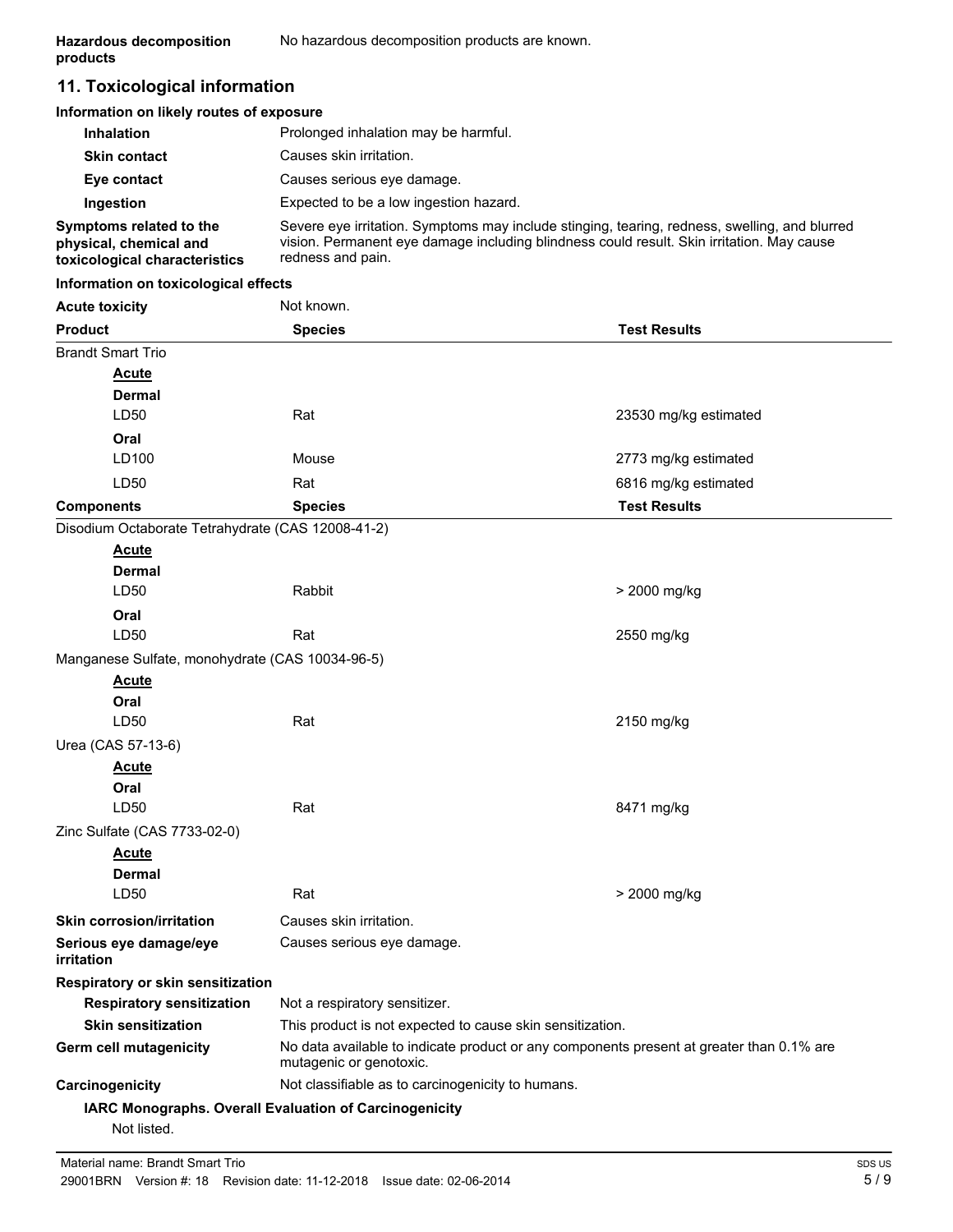| Not regulated.<br>Not listed.                                | OSHA Specifically Regulated Substances (29 CFR 1910.1001-1052)<br>US. National Toxicology Program (NTP) Report on Carcinogens |
|--------------------------------------------------------------|-------------------------------------------------------------------------------------------------------------------------------|
| Reproductive toxicity                                        | Suspected of damaging fertility or the unborn child.                                                                          |
| <b>Specific target organ toxicity -</b><br>single exposure   | Not classified.                                                                                                               |
| <b>Specific target organ toxicity -</b><br>repeated exposure | Not classified.                                                                                                               |
| Aspiration hazard                                            | Not an aspiration hazard.                                                                                                     |
| Chronic effects                                              | Prolonged inhalation may be harmful.                                                                                          |
|                                                              |                                                                                                                               |

# **12. Ecological information**

**Ecotoxicity**

Harmful to aquatic life with long lasting effects. Because of the low pH of this product, it would be expected to produce significant ecotoxicity upon exposure to aquatic organisms and aquatic systems.

| <b>Product</b>                                    |             | <b>Species</b>                                                 | <b>Test Results</b>               |
|---------------------------------------------------|-------------|----------------------------------------------------------------|-----------------------------------|
| <b>Brandt Smart Trio</b>                          |             |                                                                |                                   |
| <b>Aquatic</b>                                    |             |                                                                |                                   |
| Crustacea                                         | EC50        | Daphnia                                                        | 72.8682 mg/l, 48 hours estimated  |
| Fish                                              | <b>LC50</b> | <b>Fish</b>                                                    | 130.6685 mg/l, 96 hours estimated |
| <b>Components</b>                                 |             | <b>Species</b>                                                 | <b>Test Results</b>               |
| Disodium Octaborate Tetrahydrate (CAS 12008-41-2) |             |                                                                |                                   |
| <b>Aquatic</b>                                    |             |                                                                |                                   |
| Acute                                             |             |                                                                |                                   |
| Crustacea                                         | <b>LC50</b> | Daphnia magna                                                  | 619 mg/l                          |
| <b>Fish</b>                                       | LC50        | Pimephales promelas                                            | 370 mg/l                          |
| Manganese Sulfate, monohydrate (CAS 10034-96-5)   |             |                                                                |                                   |
| <b>Aquatic</b>                                    |             |                                                                |                                   |
| Crustacea                                         | EC50        | Water flea (Daphnia obtusa)                                    | 30.8 - 44.1 mg/l, 48 hours        |
| <b>Fish</b>                                       | <b>LC50</b> | Fathead minnow (Pimephales promelas) 36.9 mg/l, 96 hours       |                                   |
|                                                   |             |                                                                | 29.7 - 52.7 mg/l, 192 hours       |
| Urea (CAS 57-13-6)                                |             |                                                                |                                   |
| <b>Aquatic</b>                                    |             |                                                                |                                   |
| Crustacea                                         | EC50        | Water flea (Daphnia magna)                                     | 3910 mg/l, 48 hours               |
| Fish                                              | <b>LC50</b> | Carp (Leuciscus idus melanotus)                                | > 10000 mg/l, 48 hours            |
|                                                   |             | Guppy (Poecilia reticulata)                                    | 16200 - 18300 mg/l, 96 hours      |
|                                                   |             | Harlequinfish, red rasbora (Rasbora<br>heteromorpha)           | 12000 mg/l, 96 hours              |
|                                                   |             | Mozambique tilapia (Tilapia<br>mossambica)                     | 590 - 730 mg/l, 96 hours          |
| Zinc Sulfate (CAS 7733-02-0)                      |             |                                                                |                                   |
| <b>Aquatic</b>                                    |             |                                                                |                                   |
| Algae                                             | <b>LC50</b> | Green algae (Chlorella vulgaris)                               | 5 mg/l, 24 hours                  |
| Crustacea                                         | <b>EC50</b> | Amphipod (Crangonyx pseudogracilis)                            | 15.1 - 24.5 mg/l, 96 hours        |
|                                                   |             | Rotifer (Philodina acuticornis)                                | 0.5 mg/l, 48 hours                |
| Fish                                              | <b>LC50</b> | Fathead minnow (Pimephales promelas) 10.62 - 11.3 mg/l, 5 days |                                   |
|                                                   |             |                                                                | 0.168 - 0.25 mg/l, 96 hours       |
|                                                   |             | Fish (Lepidocephalichthyes guntea)                             | 76 - 118.8 mg/l, 24 hours         |

**Bioaccumulative potential**

**Persistence and degradability** No data is available on the degradability of any ingredients in the mixture.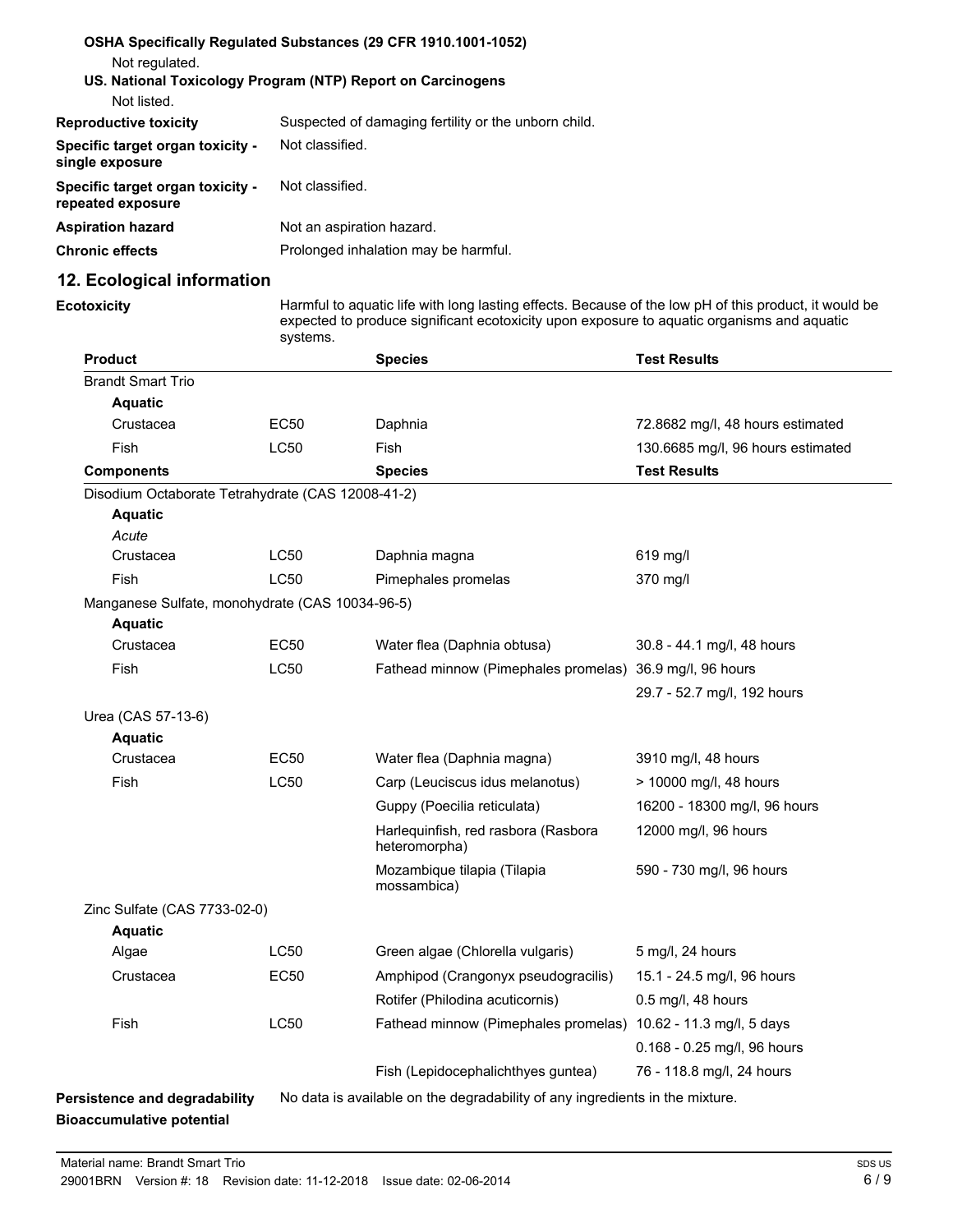| Partition coefficient n-octanol / water (log Kow) |                                                                                                                                                                                                                                                                                                                                                                                                                                      |  |
|---------------------------------------------------|--------------------------------------------------------------------------------------------------------------------------------------------------------------------------------------------------------------------------------------------------------------------------------------------------------------------------------------------------------------------------------------------------------------------------------------|--|
| Urea                                              | $-2.11$                                                                                                                                                                                                                                                                                                                                                                                                                              |  |
| <b>Mobility in soil</b>                           | No data available.                                                                                                                                                                                                                                                                                                                                                                                                                   |  |
| Other adverse effects                             | No other adverse environmental effects (e.g. ozone depletion, photochemical ozone creation<br>potential, endocrine disruption, global warming potential) are expected from this component.                                                                                                                                                                                                                                           |  |
| 13. Disposal considerations                       |                                                                                                                                                                                                                                                                                                                                                                                                                                      |  |
| <b>Disposal instructions</b>                      | Collect and reclaim or dispose in sealed containers at licensed waste disposal site. Incinerate the<br>material under controlled conditions in an approved incinerator. Do not allow this material to drain<br>into sewers/water supplies. Do not contaminate ponds, waterways or ditches with chemical or used<br>container. Dispose of contents/container in accordance with local/regional/national/international<br>regulations. |  |
| Local disposal regulations                        | Dispose in accordance with all applicable regulations.                                                                                                                                                                                                                                                                                                                                                                               |  |
| Hazardous waste code                              | D002: Waste Corrosive material $[PH \le 2$ or $= >12.5$ , or corrosive to steel<br>The waste code should be assigned in discussion between the user, the producer and the waste<br>disposal company.                                                                                                                                                                                                                                 |  |
| Waste from residues / unused<br>products          | Dispose of in accordance with local regulations. Empty containers or liners may retain some<br>product residues. This material and its container must be disposed of in a safe manner (see:<br>Disposal instructions).                                                                                                                                                                                                               |  |
| Contaminated packaging                            | Since emptied containers may retain product residue, follow label warnings even after container is<br>emptied. Empty containers should be taken to an approved waste handling site for recycling or<br>disposal.                                                                                                                                                                                                                     |  |

# **14. Transport information**

| UN number<br>UN proper shipping name<br>Transport hazard class(es) | UN3082<br>Environmentally hazardous substances, liquid, n.o.s. (Zinc Sulfate RQ = 11765 LBS)         |
|--------------------------------------------------------------------|------------------------------------------------------------------------------------------------------|
| <b>Class</b>                                                       | 9                                                                                                    |
| <b>Subsidiary risk</b>                                             |                                                                                                      |
| Label(s)                                                           | 9                                                                                                    |
| Packing group                                                      | Ш                                                                                                    |
| <b>Environmental hazards</b>                                       |                                                                                                      |
| <b>Marine pollutant</b>                                            | No.                                                                                                  |
|                                                                    | Special precautions for user Read safety instructions, SDS and emergency procedures before handling. |
| <b>Special provisions</b>                                          | 8, 146, 335, IB3, T4, TP1, TP29                                                                      |
| <b>Packaging exceptions</b>                                        | 155                                                                                                  |
| Packaging non bulk                                                 | 203                                                                                                  |
| Packaging bulk                                                     | 241                                                                                                  |
|                                                                    |                                                                                                      |

Not DOT regulated in domestic (USA ground) transportation in package sizes less than 11,765 lbs (1,119 gallons); 5,336 kg (4,235 liters). The DOT transportation information above is for shipments with package sizes equal to or exceeding this value.

DOT Shipping Notes: 40 CFR 172.504(f)(9) For Class 9, a CLASS 9 placard is not required for domestic (USA ground) transportation, however shipments with packaging exceeding the Reportable Quantity (RQ) or bulk packaging must be marked with the appropriate identification number on a CLASS 9 placard, an orange panel, or a white square-on-point display configuration as required. Since the Class 9 placard is not required (although it may be used) the hazardous material endorsement is also not required on a Commercial Drivers License.

DOT corrosive to aluminum. Not regulated if transported by road or rail in packaging that will not react dangerously or be degraded by this material [49 CFR Sec.173.154(d)]

### **IATA**

| UN number                    | UN3264                                                                                               |
|------------------------------|------------------------------------------------------------------------------------------------------|
| UN proper shipping name      | Corrosive liquid, acidic, inorganic, n.o.s. (Mineral Acid)                                           |
| Transport hazard class(es)   |                                                                                                      |
| <b>Class</b>                 | 8                                                                                                    |
| <b>Subsidiary risk</b>       |                                                                                                      |
| Label(s)                     | 8                                                                                                    |
| Packing group                | Ш                                                                                                    |
| <b>Environmental hazards</b> | No.                                                                                                  |
|                              | Special precautions for user Read safety instructions, SDS and emergency procedures before handling. |
| Other information:           |                                                                                                      |
| Passenger aircraft:<br>5L    |                                                                                                      |
| Cargo aircraft only:<br>60 L |                                                                                                      |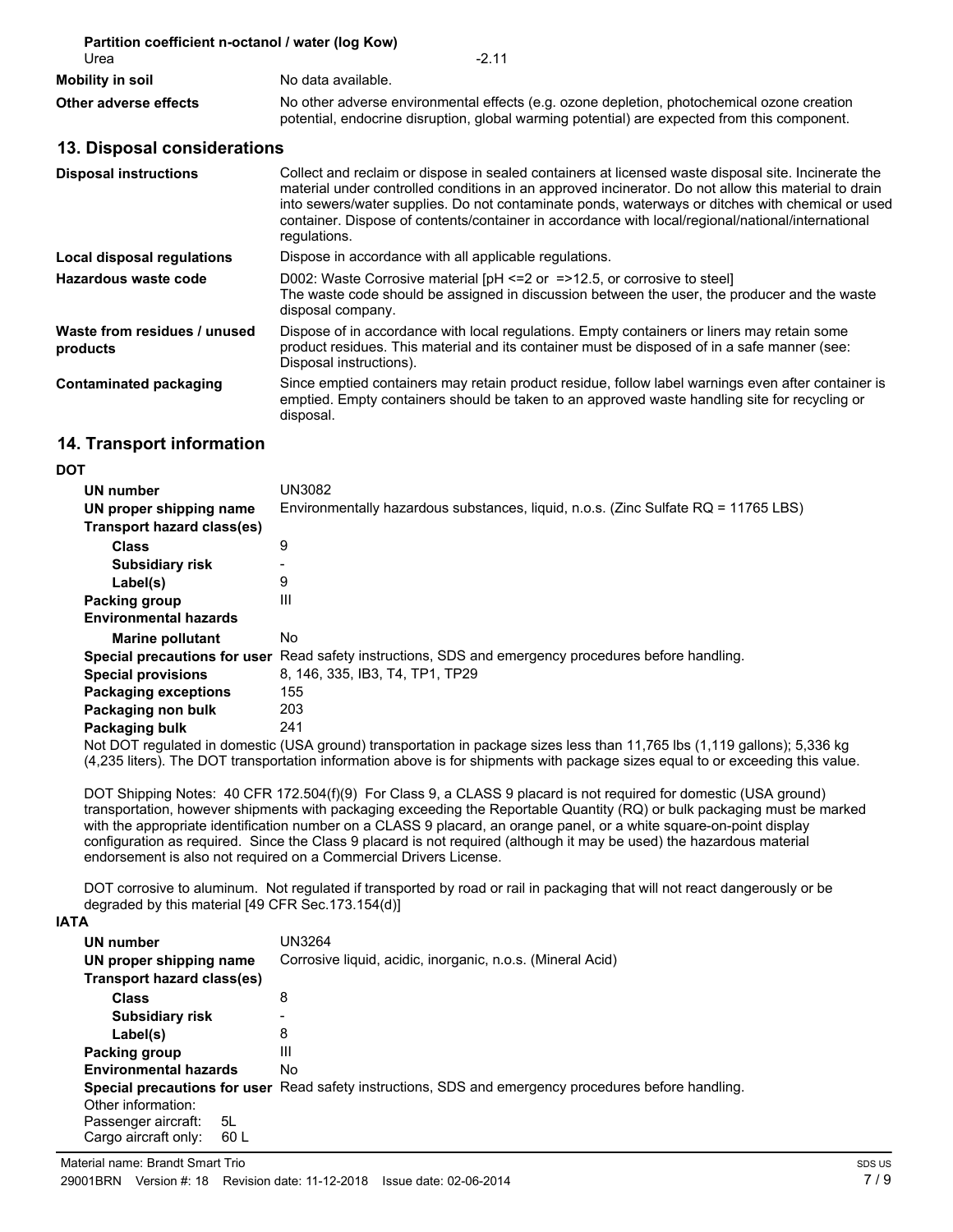**IMDG**

| UN number                    | UN3264                                                                                       |
|------------------------------|----------------------------------------------------------------------------------------------|
| UN proper shipping name      | CORROSIVE LIQUID, ACIDIC, INORGANIC, N.O.S. (Mineral Acid)                                   |
| Transport hazard class(es)   |                                                                                              |
| <b>Class</b>                 | 8                                                                                            |
| <b>Subsidiary risk</b>       | -                                                                                            |
| Packing group                | Ш                                                                                            |
| <b>Environmental hazards</b> |                                                                                              |
| <b>Marine pollutant</b>      | No                                                                                           |
| <b>EmS</b>                   | $F-A. S-B$                                                                                   |
|                              | Casaial assessitions for user Dead octobrigational CDC and emergency presedures before begin |

**Special precautions for user** Read safety instructions, SDS and emergency procedures before handling.

**DOT**



**IATA; IMDG**



**General information**

Not DOT regulated in domestic (USA ground) transportation in package sizes less than 11,765 lbs (1,119 gallons); 5,336 kg (4,235 liters). The DOT transportation information above is for shipments with package sizes equal to or exceeding this value.

# **15. Regulatory information**

| This product is a "Hazardous Chemical" as defined by the OSHA Hazard Communication<br>US federal regulations<br>Standard, 29 CFR 1910.1200. |             |                         |                        |  |
|---------------------------------------------------------------------------------------------------------------------------------------------|-------------|-------------------------|------------------------|--|
| TSCA Section 12(b) Export Notification (40 CFR 707, Subpt. D)                                                                               |             |                         |                        |  |
| Not regulated.                                                                                                                              |             |                         |                        |  |
| <b>CERCLA Hazardous Substance List (40 CFR 302.4)</b>                                                                                       |             |                         |                        |  |
| Manganese Sulfate, monohydrate (CAS 10034-96-5)<br>Zinc Sulfate (CAS 7733-02-0)<br><b>SARA 304 Emergency release notification</b>           |             | Listed.<br>Listed.      |                        |  |
| Not regulated.<br>OSHA Specifically Regulated Substances (29 CFR 1910.1001-1052)<br>Not regulated.                                          |             |                         |                        |  |
| Superfund Amendments and Reauthorization Act of 1986 (SARA)<br><b>SARA 302 Extremely hazardous substance</b><br>Not listed.                 |             |                         |                        |  |
| SARA 311/312 Hazardous<br>chemical                                                                                                          | No (Exempt) |                         |                        |  |
| SARA 313 (TRI reporting)                                                                                                                    |             |                         |                        |  |
| <b>Chemical name</b>                                                                                                                        |             | <b>CAS number</b>       | $%$ by wt.             |  |
| Manganese Sulfate, monohydrate<br>Zinc Sulfate                                                                                              |             | 10034-96-5<br>7733-02-0 | $10 - 520$<br>$5 - 10$ |  |

Material name: Brandt Smart Trio 29001BRN Version #: 18 Revision date: 11-12-2018 Issue date: 02-06-2014